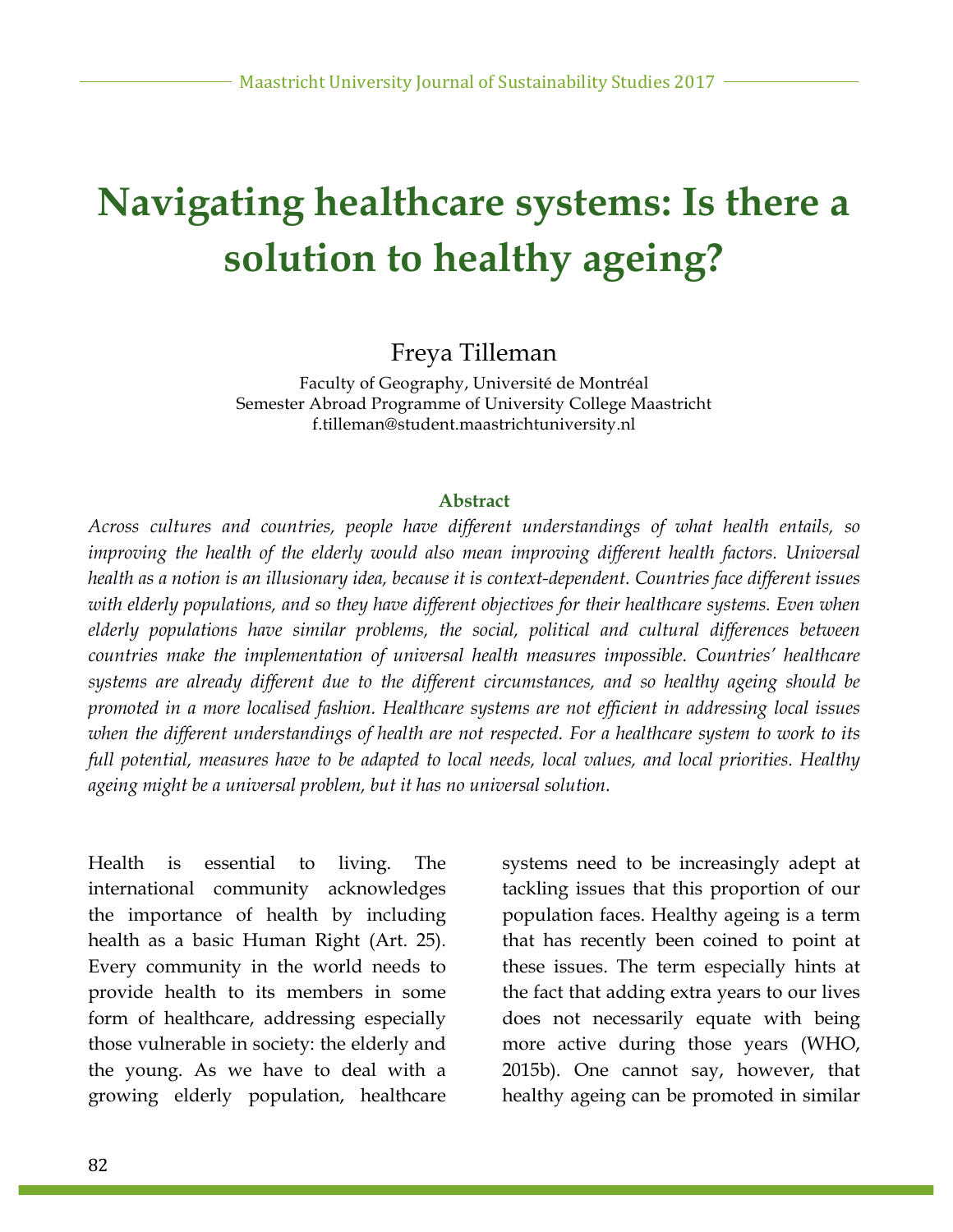ways across the world. After all, healthcare systems already differ between countries, and even defining what one regards as universal health is difficult. This paper investigates the struggle of localised universal health, and examines to what extent a universal approach to promoting healthy ageing is appropriate.

Health is a controversial topic because of its universal need, and its variety of implementations (Huber et al., 2011; "What is Health?", 2009). Due to changing views of political parties, cultural norms, values and social habits, countries address health issues in ways that fit their societies. Even though most countries face ageing populations, the health of these populations is addressed differently. Therefore, this paper argues that universal healthcare is problematic or even illusionary because of cultural, social and political circumstances. Every country needs an adapted programme to promote healthy ageing. The need for specific care is even strengthened by countries' diverse demographics. Naturally, universal programmmes do exist, and they will differ in practice (WHO, 2012; WHO, 2015a), but this paper argues that the very idea of universality is debatable. This paper regards healthcare as intrinsically local: the functioning of healthcare, its prioritisation of certain treatments and its response to critical situations depend on specific circumstances. Therefore, according to this viewpoint, healthy ageing cannot be promoted in the universal manner programmes like the Millennium Development Goals (MDGs) or Sustainable

Development Goals (SDGs) advocate health.

There has been some criticism by scholars on the standard definitions of health (Huber et al., 2011; "What is Health?", 2009), but there has been little research on structural differences in conceptualising health and how these differences in turn affect the functioning of healthcare systems. This paper thus attempts to reconsider healthcare systems as structures that cannot be taken for granted, focussing on health of the elderly as a niche topic. Furthermore, the paper aims at challenging the reader on their belief in universal healthcare, because universality seems to be an assumption that is criticisable, yet often overlooked. First, the notion of health will be analysed. The concept of health can refer to different things, and so its conceptualisation influences prioritisation and implementation of healthcare policies regarding healthy ageing (Hurst, 1991; Kraaijvanger, 2014). In the second section the appeal of a universal healthcare system will be discussed, followed by an investigation of whether similar problems lead to similar solutions. Lastly, different healthcare systems will be elaborated upon, focussing especially on the Netherlands, the United States of America, Canada and Uganda. The different ways in which their healthcare systems are organised can shed light on how different conceptualisations lead to different approaches in healthcare systems, while also offering different roadmaps for addressing healthy ageing.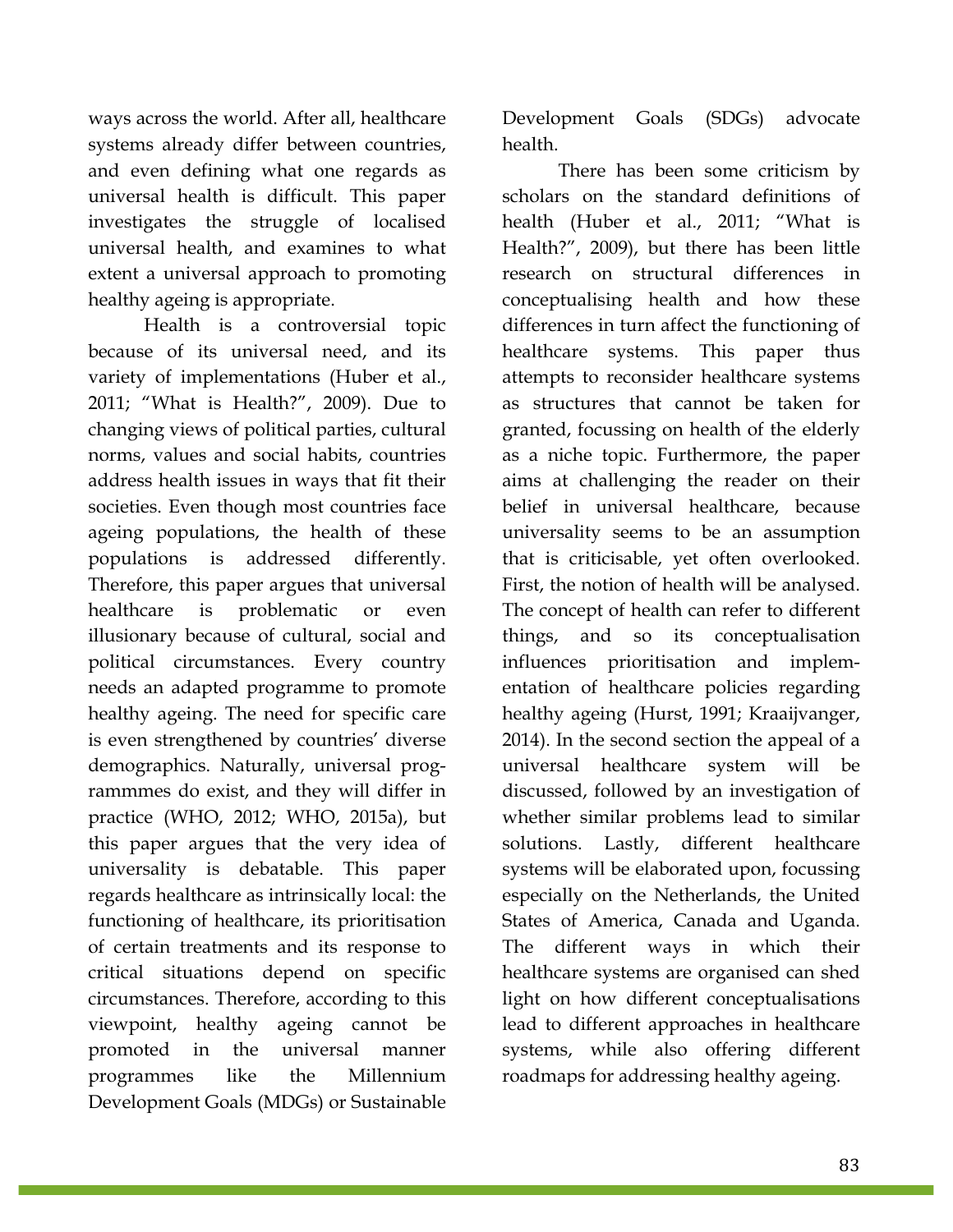# I. The 'health' in healthy ageing

Health is a basic necessity of life, yet its meaning is not as clear-cut as one might assume. The seemingly universal concept is applied so diversely in different places that one is inclined to think that the meaning attached to the concept depends on context and culture. It seems that people in a certain place or a certain environment define health according to their necessities and values, indicating that health would be dependent on geographic location ("What is Health?", 2009). Moreover, when people rate their health, they are subjective in how they perceive their condition. In Idler and Benyamini's study, participants stated that their health depended on many things, and that how healthy they felt depended on the day and on what body part they were talking about (1997, p. 27). Health is thus not a state that can be decided upon externally, nor a state that is unchangeable. A universal notion of health, in similar sense, can hardly exist.

Initially, health was understood as a "state of being free from illness or injury" while also referring to "[a] person's mental or physical condition" ("Health", 2016). These are two different things, since being free from illness or injury might not necessarily mean one is in perfect health (Huber et al., 2011). Therefore, one might favour a broader definition such as the one the World Health Organisation (WHO) uses:

*"[h]ealth is a state of complete physical, mental and social well-being and not merely the absence of disease or infirmity"* (WHO, 2006, p. 1).

The WHO's definition was so broad that even though it was criticized on its open interpretation, the definition has not been amended since its formulation (Huber et al., 2011). However, this notion of health has its own problems, because it is unclear how it differs from well-being or quality of life (Peter, 2001). The WHO's definition might capture every person's understanding of health, but it might be less useful when implementing health policies, as a meaning so broad does not give a clear direction (Huber et al., 2011). The definition has also been criticised on the word "complete", because it medicalises health in the sense that many people who normally consider themselves healthy may be categorised as unhealthy (Kraaijvanger, 2014; "What is Health?", 2009). Ageing populations have chronic diseases that might not make the elderly very ill per se, but that do contribute to the elderly's medical histories.

When looking at health on a more local level, one can see that different communities have different understandings of what is means to be healthy (Farmer, Kleinman, Kim & Basilico, 2013). Communities' notion of health possibly includes spiritual health, mental health or group (social) health (Kraaijvanger, 2014; Maastricht University, 2014). What conception of health one prioritizes for a healthcare system should then depend on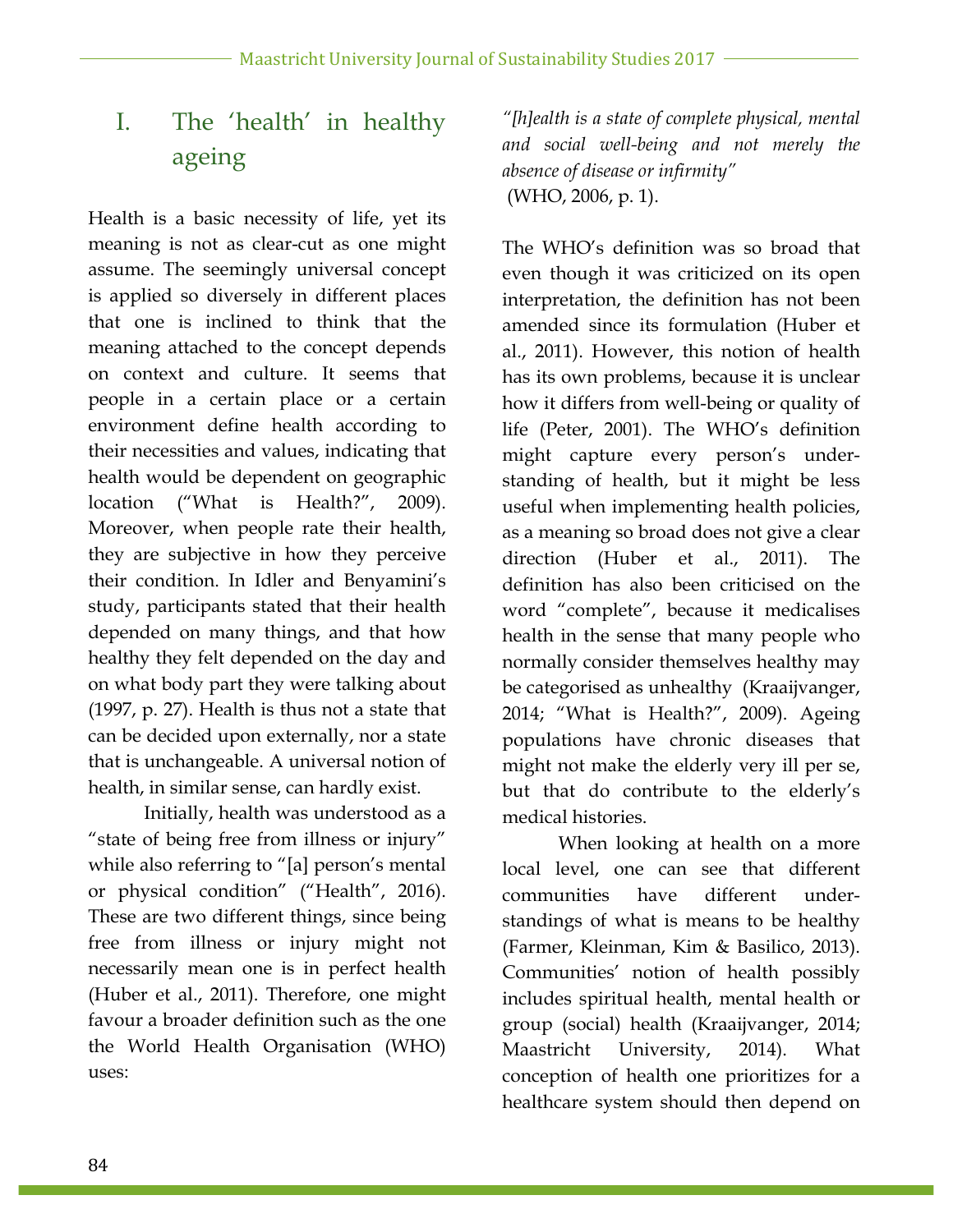the community, because a healthcare system addresses the problems that a community regards as detrimental to health (Frenk, 2010). If a community does not perceive depression as a problem of mental health, the solution should not be sought in the medical sphere. How a health problem is defined is thus related to how it is solved, as the health treatment should correspond to the health problem. Improving the elderly's health is dependent on the community in a similar way: health measures should treat those issues that the community regards as most pressing, or in other words, issues that the elderly regard as part of the healthcare system. Therefore, health and healthcare are intrinsically tied to and dependent on social surroundings ("What is Health?", 2009).

# II. Universal healthcare programmes

Healthcare mostly refers to the treatment of a large variety of diseases. The question is whether it is possible to implement one set of health measures that adequately responds to all diseases all over the world, or whether such a health system would be so elaborate and unspecific that implementation would never function. Organisations like the United Nations (UN) present health as an issue that can be addressed on a global scale: the MDGs and SDGs are the visible proof. Health is to be tackled by a global community, and the WHO has set a guideline of ways by which to approach it (WHO, 2015a). The way in which these health measures are implemented will differ in practice, but the idea behind them is universal none the less. It can be questioned why health measures are advocated in this universal manner when healthcare implementation is so different in different countries.

Universal healthcare measures seem appealing because of their global possibilities: the belief is that because they are universal, they can be implemented worldwide. These measures are specific enough to be attractive but vague enough to leave their practical implications up to governments and NGO's. Organisations like the UN strive for universal systems because it simplifies the task governments often face: pushing through changes in countries' healthcare systems. Publicised universal health measures to health problems should be solutions, exactly because the UN has promoted them as universal. They are designed to work everywhere, and so healthcare improvement seems easier: governments merely have to implement what the UN has set out for them. One such a project that did seem to be effective was the programme 'Health for All'. This programme did not involve governments, but it did, in contrast to most projects, take differences in health conceptualisations into account. The programme was by developed by the WHO and has been ongoing since 1979. The project views health as a flexible concept, thus taking local wishes and restraints into account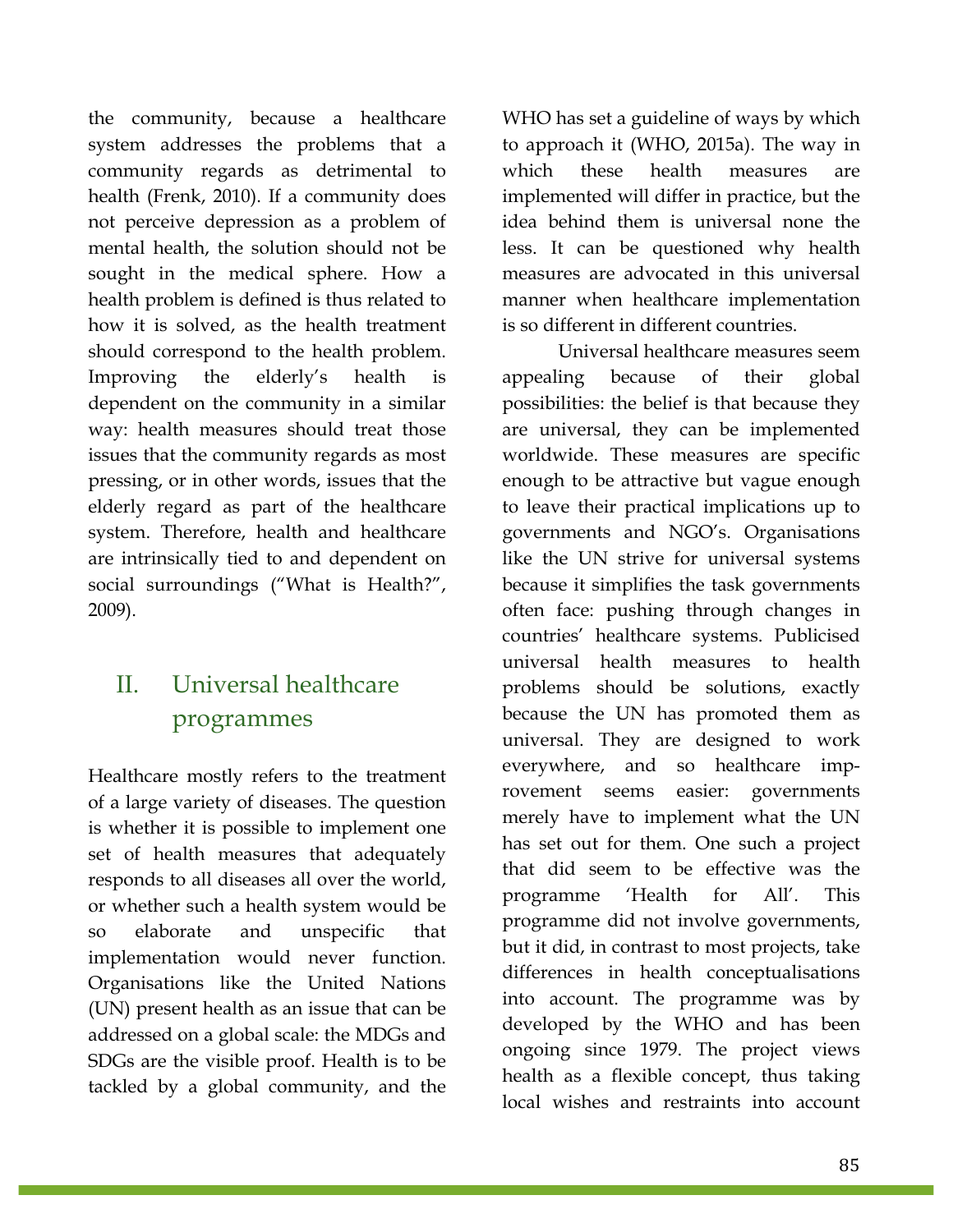when implementing measures (Taylor, 1992). Inequality and access to health services are viewed as part of the basic health necessary for citizens to enjoy life. Another action the WHO took to ensure the project's success was the project's response to situational changes and epidemics, thus shifting the priorities of the project to what was urgently needed (Taylor, 1992). Whereas 'Health for All' did take social contexts into account, usually healthcare measures are not localised. Even governments tend to ignore this basic step when organising their public healthcare systems, in the name of unification and ease of administration (Taylor, 1992). Accordingly, adequate responses to growing elderly populations are often lacking.

Just as much as anyone else, the elderly want and need to be in good health too. As people age, a variety of problems loom: memory loss, heart problems, dementia, and many more. Even though many of these problems are seen on a wider span of time and space, it does not seem like all elderly are affected by the same set of diseases. Whereas in developing countries elderly are still feeling the burden of infectious or communicable diseases such as lung infection or malaria, elderly in first world countries mainly face diseases such as diabetes, cancer and Alzheimer's (WHO, n.d.). Nevertheless, these diseases have also reached the developing world, creating a double burden – as elderly have to treat them next to communicative diseases that are typical for the mostly

tropical regions (WHO, n.d.). The double burden does mean that elderly across the world face similar diseases coupled with ageing – the chronic diseases-, at least next to illnesses specific to regions or developmental status (WHO, n.d.). This realisation means that certain measures could be effective beyond country boundaries: different healthcare systems could possibly implement similar measures advocating healthy ageing. However, implementing measures across borders does not immediately mean a universal system would also be appropriate. This assumption is crucial, because it means measures that are country specific can be implemented elsewhere, yet they are not universal.

The solution for promoting healthy ageing is thus not simple in the sense that one can design a universal measure and implement it afterwards. One can only start local and relatively small, after which, if successful, the measure can be transported to another region facing a similar problem. Even then, the measure cannot be implemented right away – taking a health measure to another region does not mean implementing it without adaptation to local values. Social, political and cultural values in which a healthcare system functions cannot simply be ignored ("What is Health?", 2009). A health measure taken from another region can be used as inspiration, or as a role-model, but it will have to be remodelled to local values in order to be most effective (Frenk, 2010). Healthcare systems are not different without a reason; therefore, governments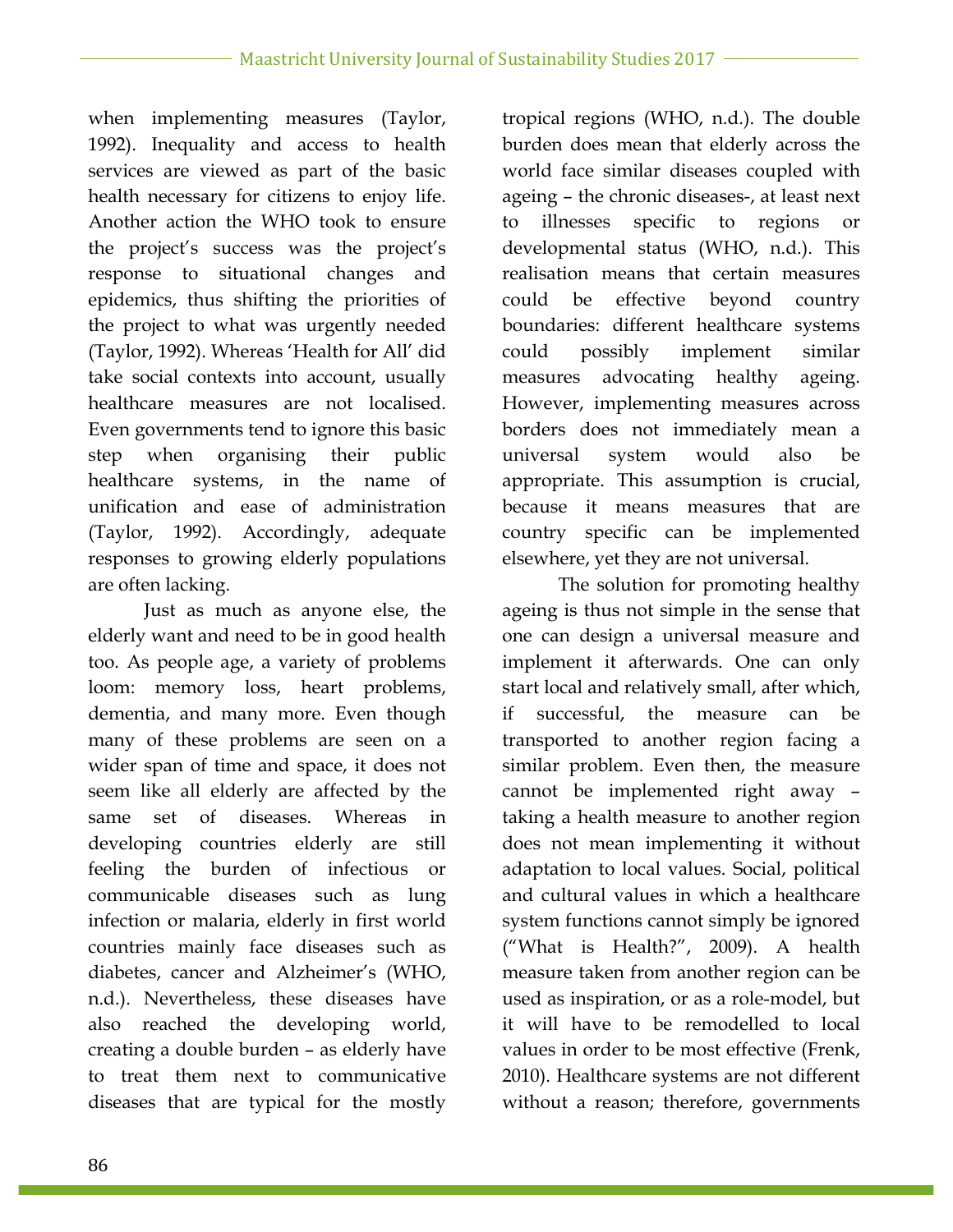cannot simply take a WHO advice on a measure and implement it directly. The argument is that local differences will make health measures intrinsically local, because even if the healthcare system's target group (the elderly) is facing similar diseases as the elderly in another region, the success of the health measure will depend on how well local needs are catered to.

#### III. Similar problems, similar solutions?

Improving the increasingly longer life of the increasingly larger older population seems to be an issue many countries are facing. Often quoted is the (approaching) burden healthcare systems have to bear, pointing at the strain that elderly are likely to bring to healthcare systems regarding their capacities and needs. A larger proportion of the population being older explains why: the working force decreases in size, while the amount of people that needs care increases (WHO, 2015b). Fewer people have to generate the capital to pay for the healthcare of a larger amount of older people, diminishing the resilience and productivity of healthcare systems. The WHO points out that current healthcare systems are often not adept to the increasing elderly population, and already-stressed healthcare systems in developing countries cannot carry the abovementioned double burden that is currently taking its toll on vulnerable populations (Huber et al., 2011; WHO, 2015b). Yet, as mentioned before, many populations in the world are ageing, and so many countries in the world will have to find ways to promote healthy ageing.

Surprisingly, where one would think that countries with similar health problems would have similar healthcare systems, nothing seems to be less true than that. Canada and the Netherlands, for example, foster very different healthcare measures even though they have experienced similar economic growth and socio-political development (Hurst, 1991). This contradiction indicates that there might be other reasons than developmental status for the diversity in healthcare provision: whether that is social, political or cultural (Hurst, 1991). There does not seem to be one clear answer to why the differences persist. Is it because of their political ideologies or because of a different understanding of health (Farmer, Kleinman, Kim & Basilico, 2013)? An answer might be found when comparing the different healthcare systems concerning their applications of health and their objectives (Frenk, 2010). What is clear, though, is that because of these differences, healthy ageing cannot be promoted in a universal fashion, simply because each 'universal' method would have to be tailored to every country's specific healthcare system in order to be implemented effectively.

Universally advocated measures do not only need to be implemented differently between countries, also within countries inequalities exist that diminish the effectiveness of healthcare measures.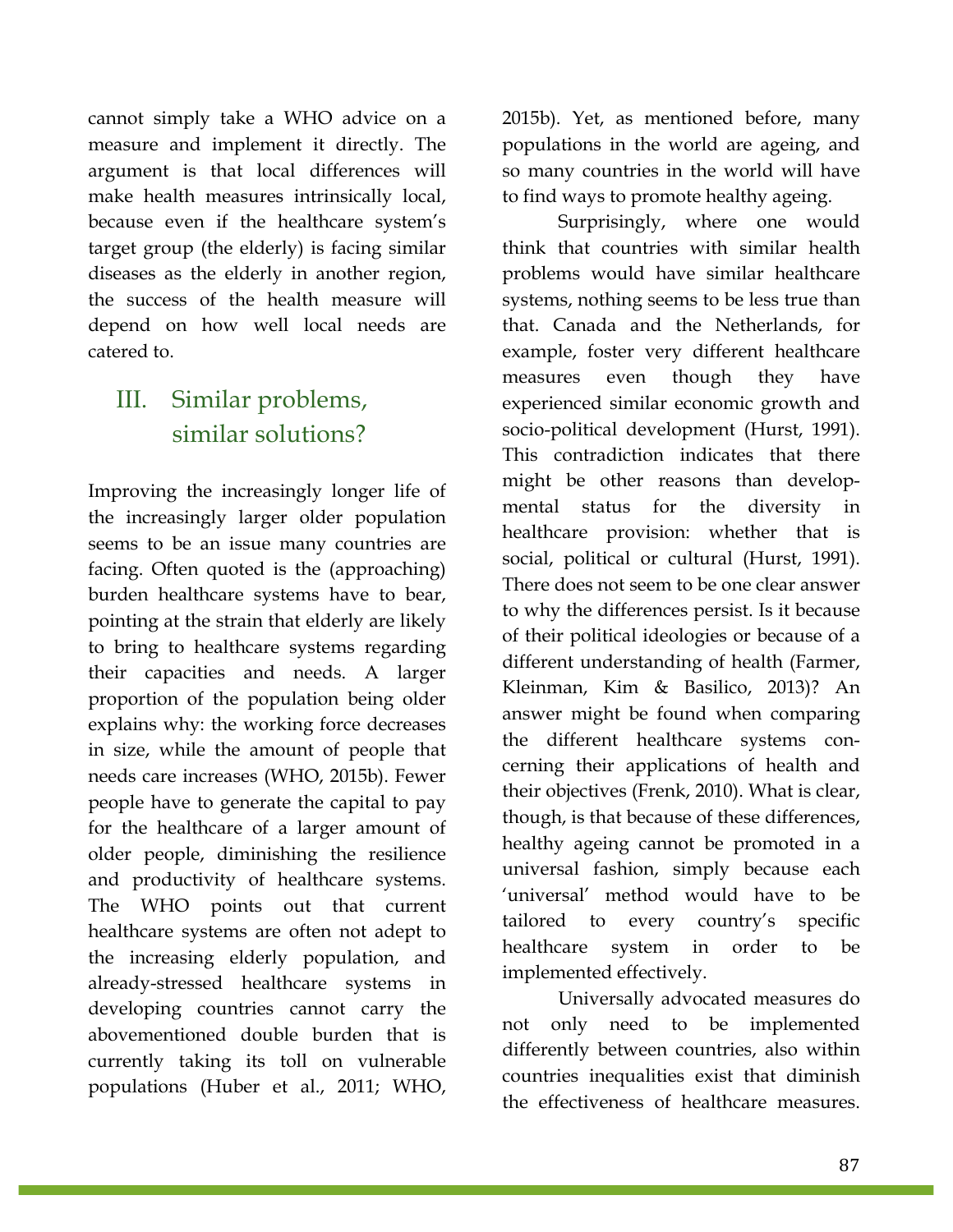Countries that struggle with inequality, such as the United States of America (USA), often see differences between groups reflected in different demands and needs for healthcare (Van Ginneken, Swartz & Van der Wees, 2013). In order to solve this problem of inequality, the USA started to look at Western European countries such as the Netherlands (Van de Ven & Schut, 2008). Every healthcare system has a particular understanding of health that forms its foundation, yet most countries do not address this foundation when looking at each other as examples. What is included and excluded by a healthcare system is strongly influenced by this foundation, and thus this ignorance is problematic (Huber et al., 2011; Kraaijvanger, 2014). The problematic shows when one country adopts measures used in another country: the copied measures do not work out well because circumstances are not alike.

## IV. Country-specific healthcare

Healthy ageing thus needs to be addressed country-specific, still, there are countries that inspire others with their healthcare models (Frenk, 2010). The Dutch healthcare system is interesting because it is an "efficient, universally-accessible system that has successfully integrated a strong competitive market component into it" (Tunstall, 2014, "Overview"). The Netherlands is the only country in the

world that has integrated Alain Enthoven's theory of managed competition into its basic healthcare system. This theory has set out a competition of healthcare insurers according to the free market principle, however, the insurers are ultimately regulated by the state (Enthoven, 1978; Tunstall, 2014). The insurance companies cannot turn new applicants down: they must accept every one, and demand a set price per region that cannot be changed personally. This means that the Dutch healthcare system is relatively accessible (Tunstall, 2014). Furthermore, there is financial help provided by the government for those with an income too low to afford health insurance (Tunstall, 2014). Finally, a small percentage of a worker's salary is deducted to contribute to the long term care and risk adjustment system that is used for vulnerable groups such as elderly (Van de Ven & Schut, 2008). This means that the cost of elderly care is a shared responsibility of the entire working force, as is typical of a welfare system. Hence, a stability or potential reduction of costs will be enjoyed by everyone, meaning that healthy ageing is likely to be promoted nation-wide.

When comparing the Dutch healthcare system to the American system, opposite strengths and weaknesses can be witnessed (Davis, Stremikis, Squires & Schoen, 2014; Van de Ven & Schut, 2008). When one looks at access to healthcare and consumer choice, the Dutch system performs better, because the USA is severely lagging behind on basic health insurance coverage (Davis, Stremikis,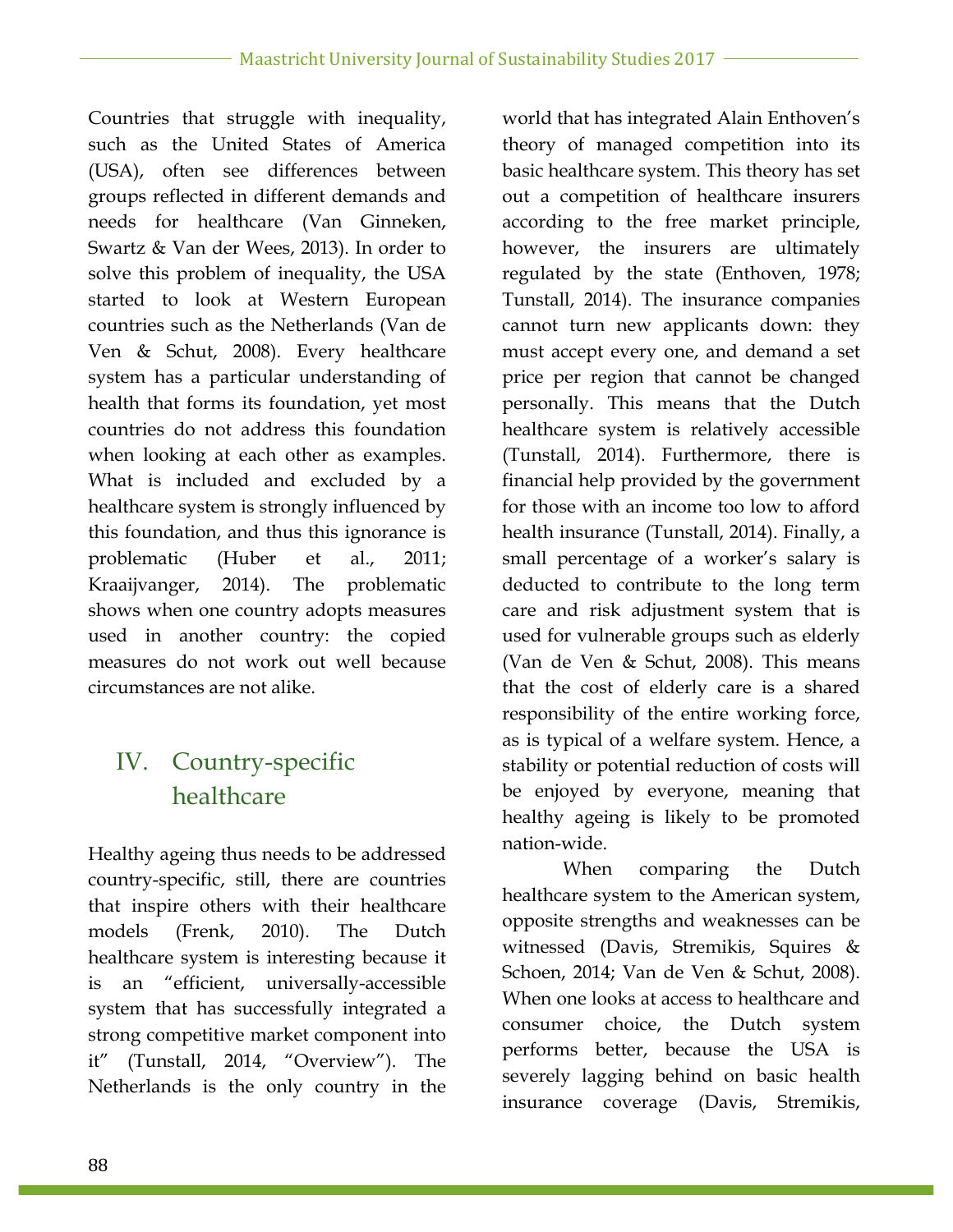Squires, & Schoen, 2014). However, the challenge of the Dutch system is "to create integrated delivery systems that provide high-quality care in response to consumers' preferences" whereas in the US this integration is well-developed (Van de Ven & Schut, 2008, p. 780). Whether these systems could be combined to create a healthcare system that scores high on all aspects remains an open question (Van de Ven & Schut, 2008). For now, it seems to be a question of prioritizing. According to Kapiriri and Norheim, "[p]riority setting is one of the most important issues in healthcare policy because no health system can afford to pay for every service it wishes to provide" (2004, p. 172). Scandinavian countries try and do indeed perform quite well, but their health services are expensive in return, and thus those countries must compromise on other public expenses (Davis, Stremikis, Squires, & Schoen, 2014). Canada's health indicators show that the Canadian government prioritises equity (Canadian Institute for Health Information, 2011, p. ix). Yet, the country is lacking in several other aspects of health, such as patientcentred care, safe care and efficiency (Davis, Stremikis, Squires, & Schoen, 2014).

These different ways of providing healthcare may be assigned to the different objectives that countries foster for their healthcare systems (Hurst, 1991). The basic goals of health services may be shared – such as accessibility, adequacy and efficiency- but the main health concerns differ, especially between developing and developed countries (Farmer, Kleinman,

Kim & Basilico, 2013; Hurst, 1991). It might therefore be no surprise that Uganda's healthcare system is very much focussed on sanitation and communicable diseases such as AIDS and tuberculosis, which can be concluded from the main programs run by the Ministry of Health of the Republic of Uganda (Ministry of Health, 2015; Kavuma, 2009). On the contrary, the Netherlands is mainly concerned with smoking, excessive drinking and sport; health issues that are of a very different dimension than those in Uganda (Meessen, Van Damme, Tashobya & Tibouti, 2006; Rijksoverheid, n.d.). Promoting health at an older age will thus also concern these issues that are deemed important by the population and the government, with health measures targeting those issues that elderly are particularly weighed down by. Consequently, healthy ageing might need to be stimulated in Uganda by installing AIDS-related programmes, while this would hardly be necessary in the Netherlands.

Instead of looking at the rather obvious differences in healthcare systems between Uganda and the Netherlands, one might find it interesting to look at two developed countries, such as the Netherlands and Canada. These countries, quite similar in terms of life expectancy, income, equality and quality of living, nevertheless have different healthcare systems (United Nations Development Programme, 2014). There are many reasons that could be lying at the origin of the divergence: the history of the countries, their political ideologies or their number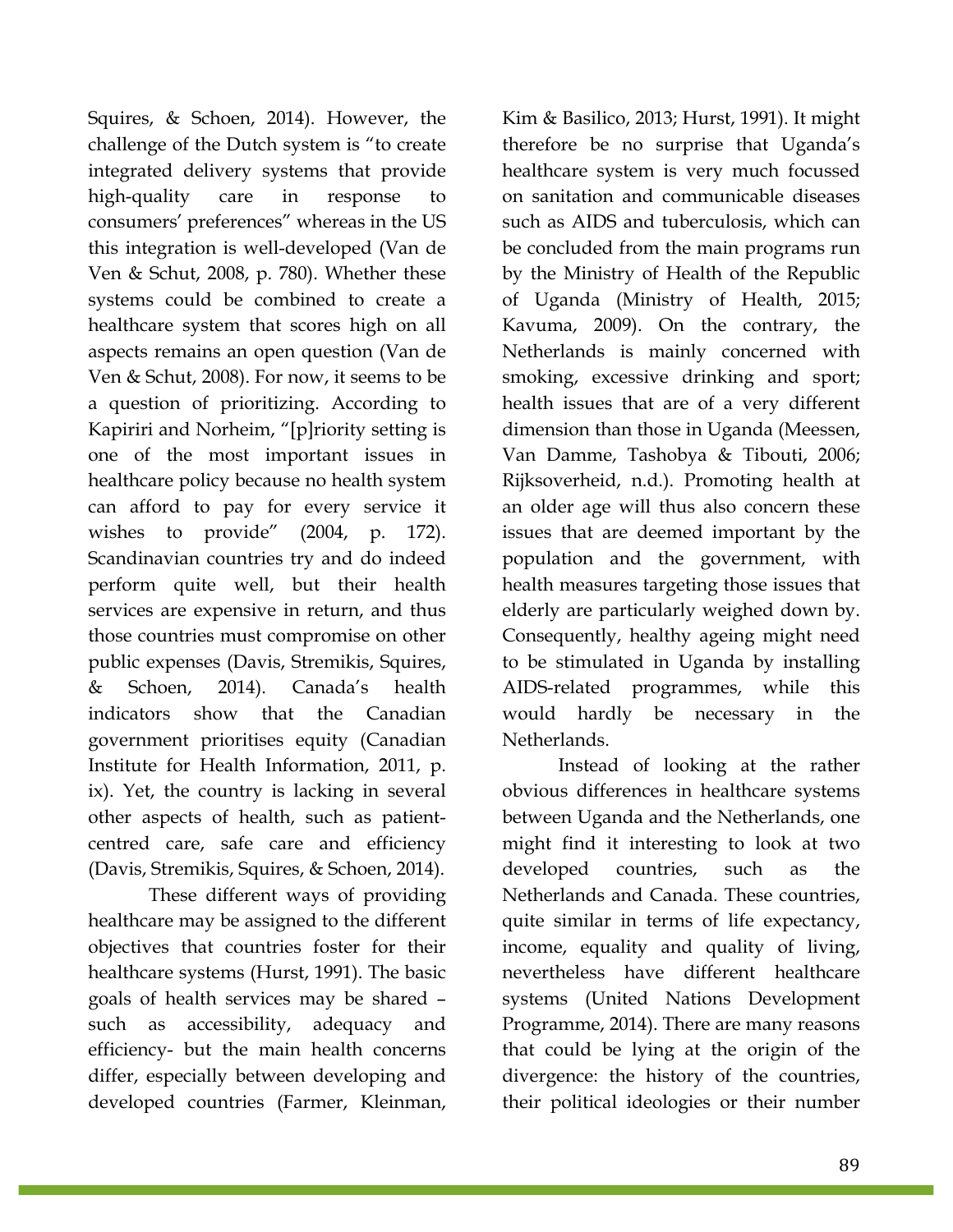and involvement of inhabitants. What the differences do show are the different mind-sets regarding healthcare, across countries with different development levels, logically, but also across countries with similar levels of prosperity. What follows is that measures of healthy ageing are as context-dependent as is healthcare in general. The Dutch system is successful in addressing different needs within this context – and thus scores high on accessibility - yet it does not provide the ultimate solution.

### V. Conclusion

Whereas healthy ageing is a relatively recent point of interest, our healthcare systems have had time to develop. Yet, this paper has seen that even developed countries like Canada or the Netherlands have difficulties in designing a holistic healthcare system that does justice to all. Healthy ageing is thus likely to become a challenge, forcing the systems to cater to the needs of more elderly when working forces are declining, and the systems already under stress. Universal health measures like the UN advocates under banners of MDG's or SDG's are not the solution, however. Healthcare systems need to locally respond to diseases or issues the elderly are facing, depending on what is considered part of healthcare treatment, and how health is locally conceptualised. Similarly, promoting healthy ageing will only be effective if health measures are adapted to local values, and measures can thus not be extended across social, cultural and political boundaries without tailoring to local systems.

People in different countries perceive health differently, their healthcare systems work differently, and their systems prioritise different diseases and set different objectives. Hence, a universal approach to healthy ageing is hardly possible, despite organisations' advocates of health measures on a global scale. Measures that might work in one country need not be extendable into other countries, even when both are facing an ageing society. The differences in development of countries like Uganda and the Netherlands help to explain why their healthcare systems differ, but more research is needed to clarify how these differences change the implementation programmes concerning for example healthy ageing. These differences show that universal health is an illusionary idea, even though the basis on which it rests remains its global importance: health as a human right. For promoting healthy ageing one cannot rely on this foundation, because healthy ageing is an issue that is to be promoted through an existing system: the healthcare system. For this system, social, political and cultural context are determining factors of the functioning and effectiveness, and so should be taken into account.

This paper has addressed differences between healthcare systems, but future research could look into what exactly causes these differences, especially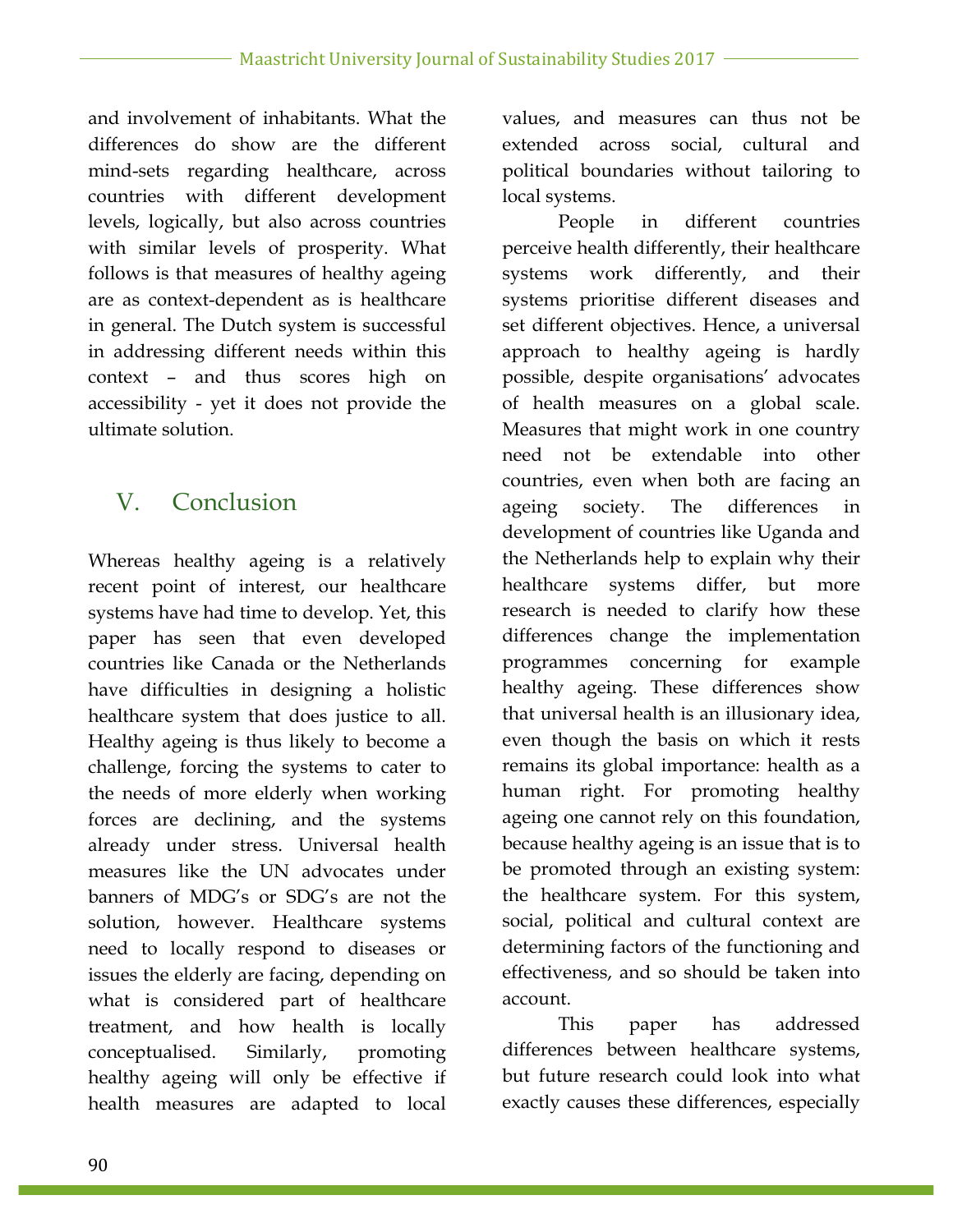if it concerns differences between two developed countries. Finding out why these deviations occur might also act as a guideline for tailoring health measures concerning healthy ageing. Research on these differences is important because healthcare services make up a significant part of countries budgets, so policy makers will find it helpful to know how healthcare measures can be made as effective and

efficient as possible. In line with the needed response to ageing populations, health measures will have to become integrated in local systems, in order to alleviate the burden on the working force. For happy and healthy elderly, healthcare should be considered in its local context, because that is where all contextualisation of health begins.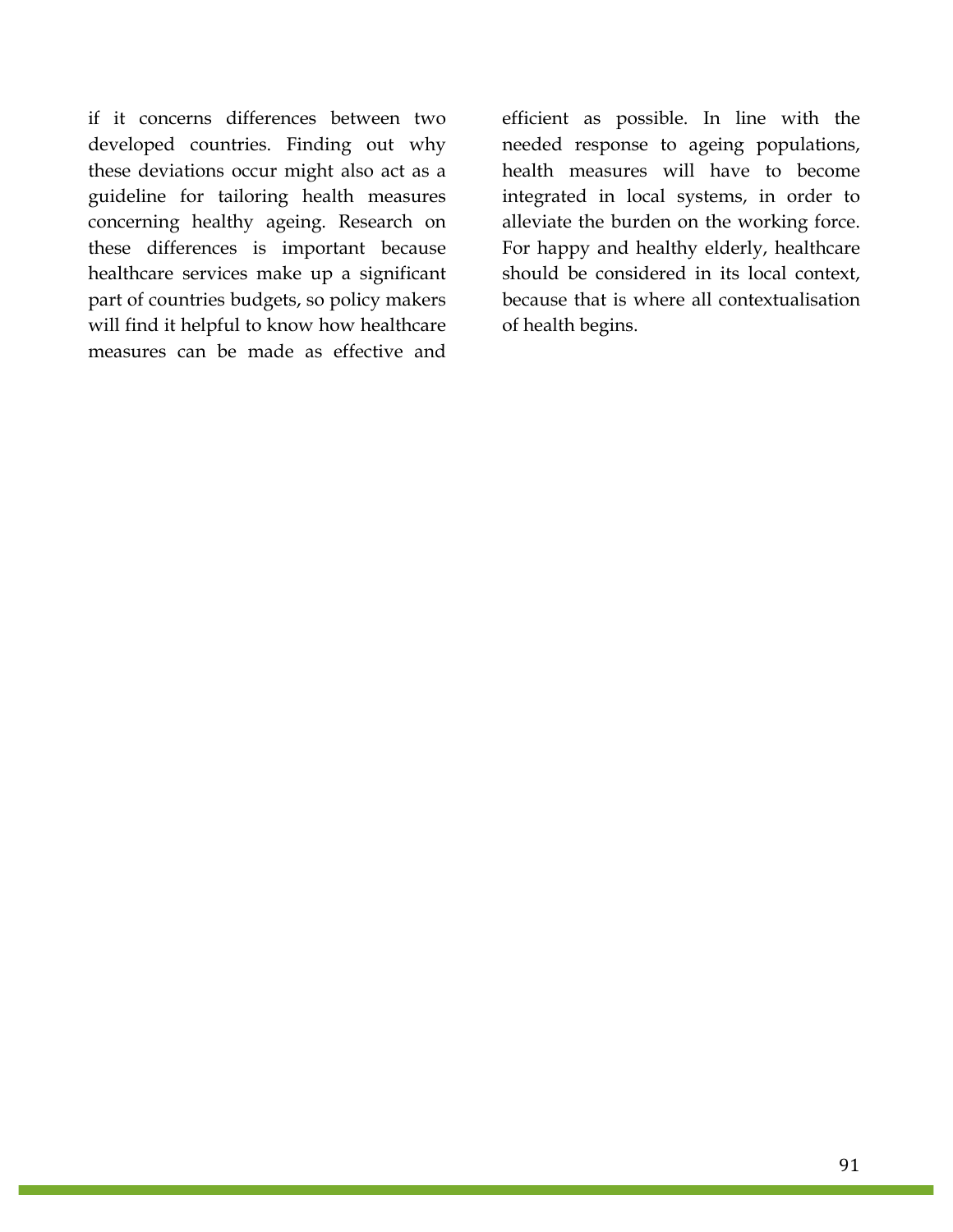#### **References**

Canadian institute for Health Information. (2011, June). Health Indicators 2011: Definitions, Data Sources and Rationale. Retrieved from http://publications.gc.ca/site/archiveearchived.ht ml?url=http://publications.gc.ca/collections/colle ction\_2011/icis-cihi/H118-65-2011-eng.pdf

Davis, K., Stremikis, K., Squires, D., & Schoen, C. (2014). Mirror, mirror on the wall. How the Performance of the U.S. Health Care System Compares Internationally. New York: CommonWealth Fund. Retrieved from

http://www.commonwealthfund.org/publication s/fund-reports/2014/jun/mirror-mirror

Enthoven, A.C. (1978). Consumer-Choice Health Plan: A National-Health-Insurance Proposal Based on Regulated Competition in the Private Sector. New England Journal of Medicine, 298(13), 709–720.

Farmer, P., Kleinman, A., Kim, J., & Basilico, M. (Eds.). (2013). Reimagining global health: an introduction (Vol. 26). University of California Press.

Frenk, J. (2010). The global health system: strengthening national health systems as the next step for global progress. PLoS Med, 7(1), e1000089. doi: 10.1371/journal.pmed.1000089

Flood, C. (n.d.).Why Canada shouldn't compete with the U.S. for the worst performing health system in the developed world. Retrieved from http://umanitoba.ca/outreach/evidencenetwork/ archives/19414

"Health." (2016). In Oxford Dictionaries [online]. Retrieved from http://www.oxforddictionaries.com/us/definitio n/english/health

Huber, M., Knottnerus, J. A., Green, L., van der Horst, H., Jadad, A. R., Kromhout, D., ... & Schnabel, P. (2011). How should we define health?. British Medical Journal, 343, 1-3. doi: 10.1136/bmj.d4163

Hurst, J. W. (1991). Reforming health care in seven European nations. Health Affairs, 10(3), 7-21. doi: 10.1377/hlthaff.10.3.7

Idler, E. L., & Benyamini, Y. (1997). Self-rated health and mortality: a review of twenty-seven community studies. Journal of health and social behavior, 21- 37.

Kapiriri, L., & Norheim, O. F. (2004). Criteria for prioritysetting in health care in Uganda: exploration of stakeholders' values. Bulletin of the world Health

Organization, 82(3), 172-179. Retrieved from http://www.scielosp.org/scielo.php?pid=S0042- 96862004000300006&script=sci\_arttext&tlng=e

Kavuma, R. K. (2009, April 1). Uganda's healthcare system explained. Retrieved from http://www.theguardian.com/katine/2009/apr/0 1/uganda-healthcare-system-explained

Kraaijvanger, C. (2014). Definitie van gezondheid luidt vanaf vandaag anders. Retrieved March, 21, 2017 from https://www.scientias.nl/definitie-vangezondheid-luidt-vanaf-vandaag-anders/

Maastricht University. (2014). Nieuwe definitie van gezondheid ontwikkeld. Retrieved April, 20, 2016 from

> http://www.maastrichtuniversity.nl/web/Main1 /SiteWide/SiteWide4/NieuweDefinitieVanGezon dheidOntwikkeld1.htm

Meessen, B., Van Damme, W., Tashobya, C. K., & Tibouti, A. (2006). Poverty and user fees for public health care in low-income countries: lessons from Uganda and Cambodia. The Lancet, 368(9554), 2253-2257. Retrieved from http://dx.doi.org/10.1016/S0140- 6736(06)69899-1

Ministry of Health (2015). Ministry of Health Programs. Retrieved from http://www.health.go.ug/programs

Peter, F. (2001). Health equity and social justice. Journal of applied philosophy, 18(2), 159-170. doi: 10.1111/1468-5930.00183

Rijksoverheid. (n.d.). Organisatie. Retrieved from https://www.rijksoverheid.nl/ministeries/minist erie-van-volksgezondheid-welzijn-ensport/inhoud/organisatie

Taylor, A. L. (1992). Making the World Health Organization work: a legal framework for universal access to the conditions for health. Am. JL & Med., 18, 301. Retrieved from http://heinonline.org/HOL/Page?handle=hein.jo urnals/amlmed18&div=24&g\_sent=1&collection=j ournals

Tunstall, L. (2014, November 10). Fiche d'information : Le système de santé des Pays-Bas. Retrieved from http://umanitoba.ca/outreach/evidencenetwork/ archives/21543

United Nations Development Programme. (2015). Human Development Report 2015: Work for Human